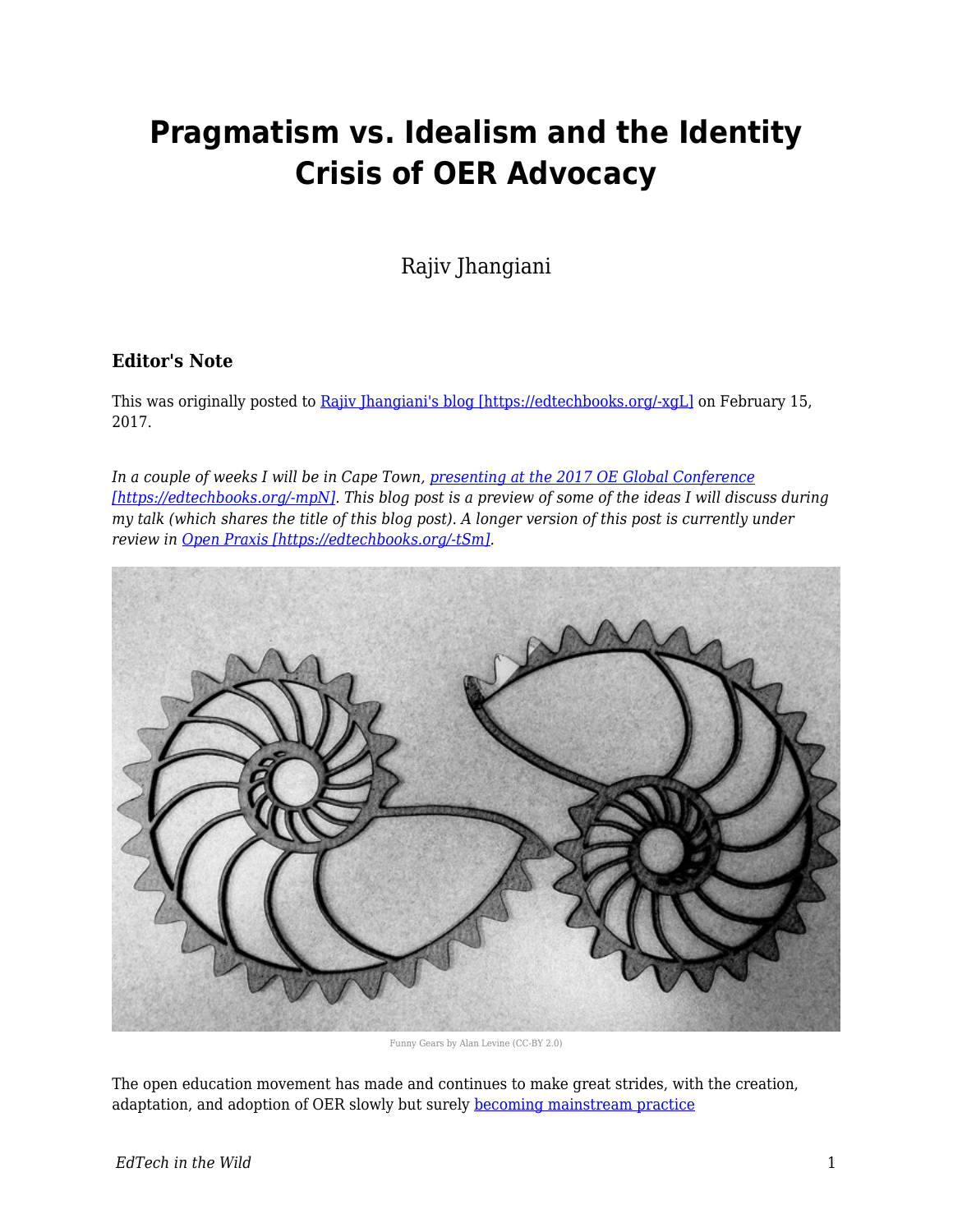[\[https://edtechbooks.org/-XdF\].](http://www.onlinelearningsurvey.com/reports/openingthetextbook2016.pdf) However, as the adolescent OE movement enters a growth spurt that may see its use as primary courseware [triple within five years \[https://edtechbooks.org/-DPkH\],](http://assets.cengage.com/pdf/wp_oer-evolving-higher-ed-landscape.pdf) some noticeable paradoxes have emerged that hint at an identity crisis within the OE movement and, in particular, within OER advocacy.

# **Free vs. Freedom**

Open education advocates customarily define OER as ["beyond free \[https://edtechbooks.org/-gXV\]](http://opencontent.org/blog/archives/3221)," based on the permissions to reuse, revise, remix, retain, and redistribute these resources. However, in practice, OER advocacy often centres on the unaffordability of commercial textbooks and the cost savings associated with the adoption of open textbooks (i.e. merely "free"). On the one hand, this appears appropriate, even pragmatic, given the significance of the burden of student loan debt in North America and [the impact of escalating textbook costs \[https://edtechbooks.org/-Le\]](http://www.studentpirgs.org/campaigns/sp/make-textbooks-affordable) on students' educational choices and outcomes. Moreover, textbooks are a familiar entity to academics, and, unlike with tuition fees and costs of living, faculty control adoption decisions and consequently the cost of required course materials. At the same time, this narrow focus on cost savings is immediately less relevant in countries where faculty are less reliant on expensive textbooks. In fact, it may not even be pragmatic in North America, as [recent research \[https://edtechbooks.org/-XdF\]](http://www.onlinelearningsurvey.com/reports/openingthetextbook2016.pdf) shows that the cost of resources is among the least-considered factors for U.S. faculty when assigning required course materials. Moreover, although a cost-savings framing appeals most directly to student groups, as pointed out it is faculty who control adoption decisions. Finally, framing OER in terms of zero cost (one among many implications of open licensing) may unintentionally constrain the use of the permissions that come along with OER and disengage faculty from the opportunity to move away from bending their courses onto the structure of a textbook. Indeed, faculty who reuse, redistribute, and retain OER (themselves a minority) continue to greatly outnumber those who revise and remix OER, a pattern that may be perpetuated through the best of intentions of OER advocates. [As Weller](http://www.openbookpublishers.com/htmlreader/978-1-78374-278-3/ch4.xhtml#_idTextAnchor014) [and his colleagues put it \[https://edtechbooks.org/-JXh\]:](http://www.openbookpublishers.com/htmlreader/978-1-78374-278-3/ch4.xhtml#_idTextAnchor014)

*if cost savings were the only goal, then OERs are not the only answer. Materials could be made free, or subsidized, which are not openly licensed. The intention behind the OER approach is that it has other benefits also, in that educators adapt their material, and it is also an efficient way to achieve the goal of cost savings, because others will adapt the material with the intention of improving its quality, relevance or currency. (pp. 84-85)*

### **Evolution vs. Revolution**

OER advocates often highlight the advantages of the internet and digital technologies, especially as they enable the marginal cost of reproduction and distribution of educational resources to approach zero. However, the OER movement itself continues to grapple with questions from a pre-digital past, such as the responsibility of updated editions of open textbooks and the development of ancillary materials such as question banks. Although OER funders may (rightly) consider these matters stumbling blocks which, if not addressed, would inhibit uptake, employing the language of the commercial textbook industry runs the risk of dragging along a traditional mindset based on the topdown delivery of static and (falsely) scarce information. This begs a broader question: If open educational practices are a game changer, why are OER advocates playing by the rules of the commercial textbook industry?

Framing OER as free, digital versions of expensive print textbooks also risks playing directly into the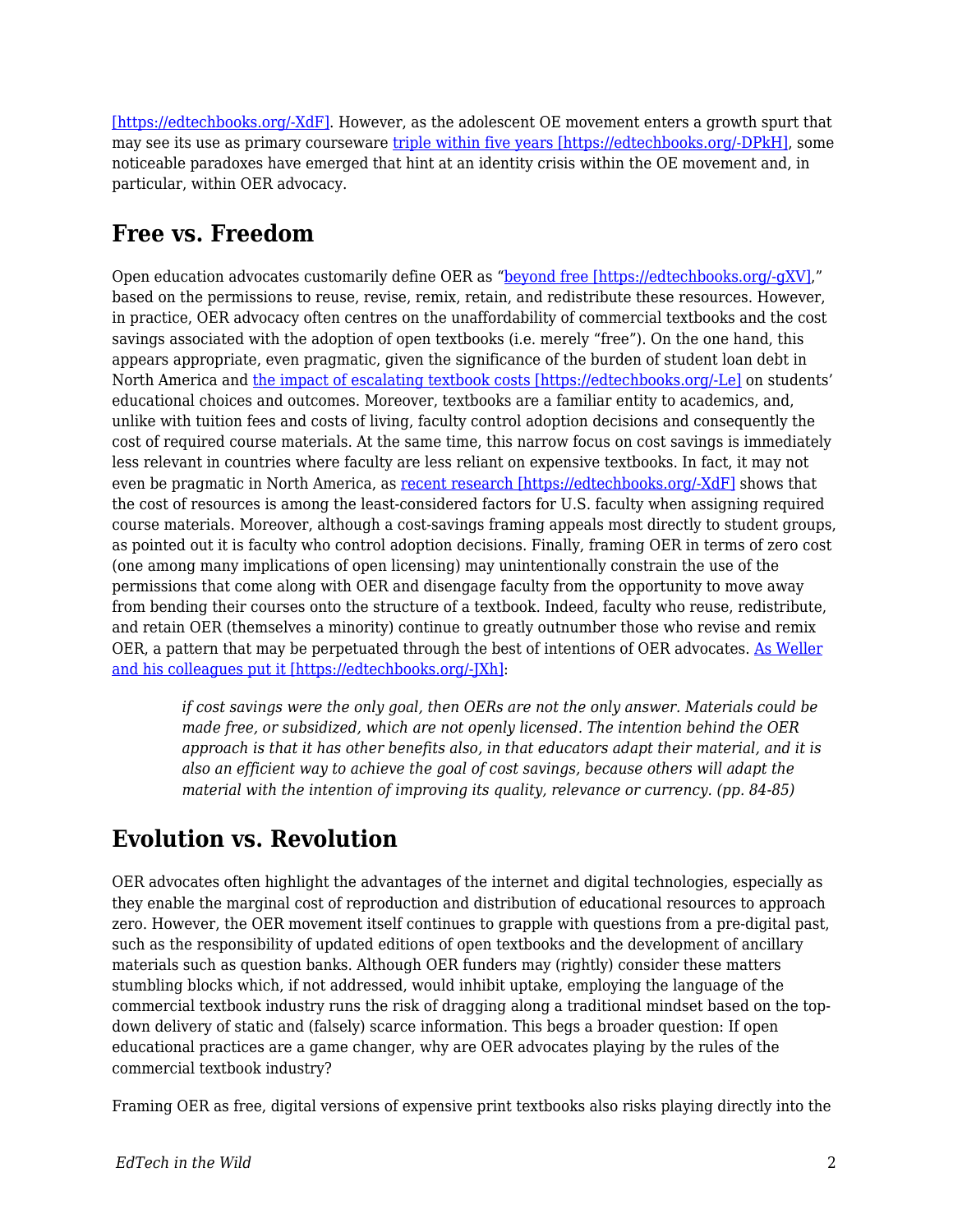hands of commercial textbook publishers who are in the midst of a pivot [https://edtechbooks.org/-j]b] away from a business model based on selling "new editions" of print textbooks every three years to one based on leasing 180-day access to digital content delivery platforms. As post-secondary administrators begin to more seriously consider the social and fiscal consequences of high textbook costs, it will be tempting for them to capitulate to aggressive sales pitches from publishing coalitions that exchange faculty choice and student agency for slightly discounted digital textbooks. In order to avoid the most effective arguments of OER advocates being further co-opted by commercial publishers (e.g., [see this product brochure \[https://edtechbooks.org/-RKW\]](https://www.pearsoned.com/wp-content/uploads/INSTR13104-DDAinfographic-V4.pdf) from Pearson Education for their digital platform that cites data on the impact of OER adoption on student outcomes) and especially to realize the full potential of OER, the goal posts must be placed further than simply cheaper textbooks. As [Robin DeRosa \[https://edtechbooks.org/-HFz\]](http://robinderosa.net/uncategorized/open-textbooks-ugh/), an open educator who clearly favours revolution over evolution, puts it, "Fundamentally, I don't want to be part of a movement that is focused on replacing static, over-priced textbooks with static, free textbooks."

# **Resources vs. Practices**

The tensions between cost savings and textbooks on the one hand and the affordances of open licenses and digital technologies on the other are manifested by contrasting emphases on OER vs. open educational practices (OEP). The latter is a broader, superordinate category that encompasses the adoption of OER and even open course design and development, but which places pedagogy (and therefore students) at its core. OEP most often manifests in the form of course assignments in which students [update or adapt OER \[https://pm4id.org/\]](https://pm4id.org/) (e.g., with local examples or statistics), [create OER](http://thatpsychprof.com/why-have-students-answer-questions-when-they-can-write-them/) [\[https://edtechbooks.org/-RUD\]](http://thatpsychprof.com/why-have-students-answer-questions-when-they-can-write-them/) (e.g., instructional videos or even test questions), or [otherwise](http://robinderosa.net/uncategorized/my-open-textbook-pedagogy-and-practice/) [perform scaffolded public scholarship \[https://edtechbooks.org/-vCLS\]](http://robinderosa.net/uncategorized/my-open-textbook-pedagogy-and-practice/) (e.g., writing op-ed pieces or annotating readings on the open web). Crucially, adopting OEP requires more of a shift of mindset than does adopting OER, more critical reflection about the roles of the instructor and the student when education continues to be based on content consumption rather than critical digital literacy despite information (and misinformation) being abundant. [As David Wiley writes in his blog](https://opencontent.org/blog/archives/4774) [\[https://edtechbooks.org/-HWz\]](https://opencontent.org/blog/archives/4774) (albeit with the byline "pragmatism over zeal"), "when faculty ask themselves 'what else can I do because of these permissions?', we've come within striking distance of realizing the full power of open."

Happily, advocating for OEP avoids the problem of inadvertently striking a judgmental tone when describing non-OER users ([who may have excellent reasons supporting their choice](http://thatpsychprof.com/a-faculty-perspective-on-open-textbooks/) [\[https://edtechbooks.org/-Chj\]\)](http://thatpsychprof.com/a-faculty-perspective-on-open-textbooks/) because discussions about innovation are not driven by guilt or avoidance. Rather, OEP articulates a vision of education that is aspirational and driven by an approach motivation. Within this broader vision, significant cost savings to students are the *least* significant benefit of OER.

# **Idealism vs. Pragmatism**

The psychologist Erik Erikson articulated an [eight-stage theory of psychosocial development](http://www.simplypsychology.org/Erik-Erikson.html) [\[https://edtechbooks.org/-Qvo\]](http://www.simplypsychology.org/Erik-Erikson.html) that centered on an adolescent crisis between identity and role confusion (1956). During this stage, which persists through the college years, the adolescent begins to struggle with questions about who they really are and what they hope to achieve.

Although Erikson developed his theory to better understand lifespan development within individuals and not social movements, it is difficult to ignore the parallels between the tensions of an adolescent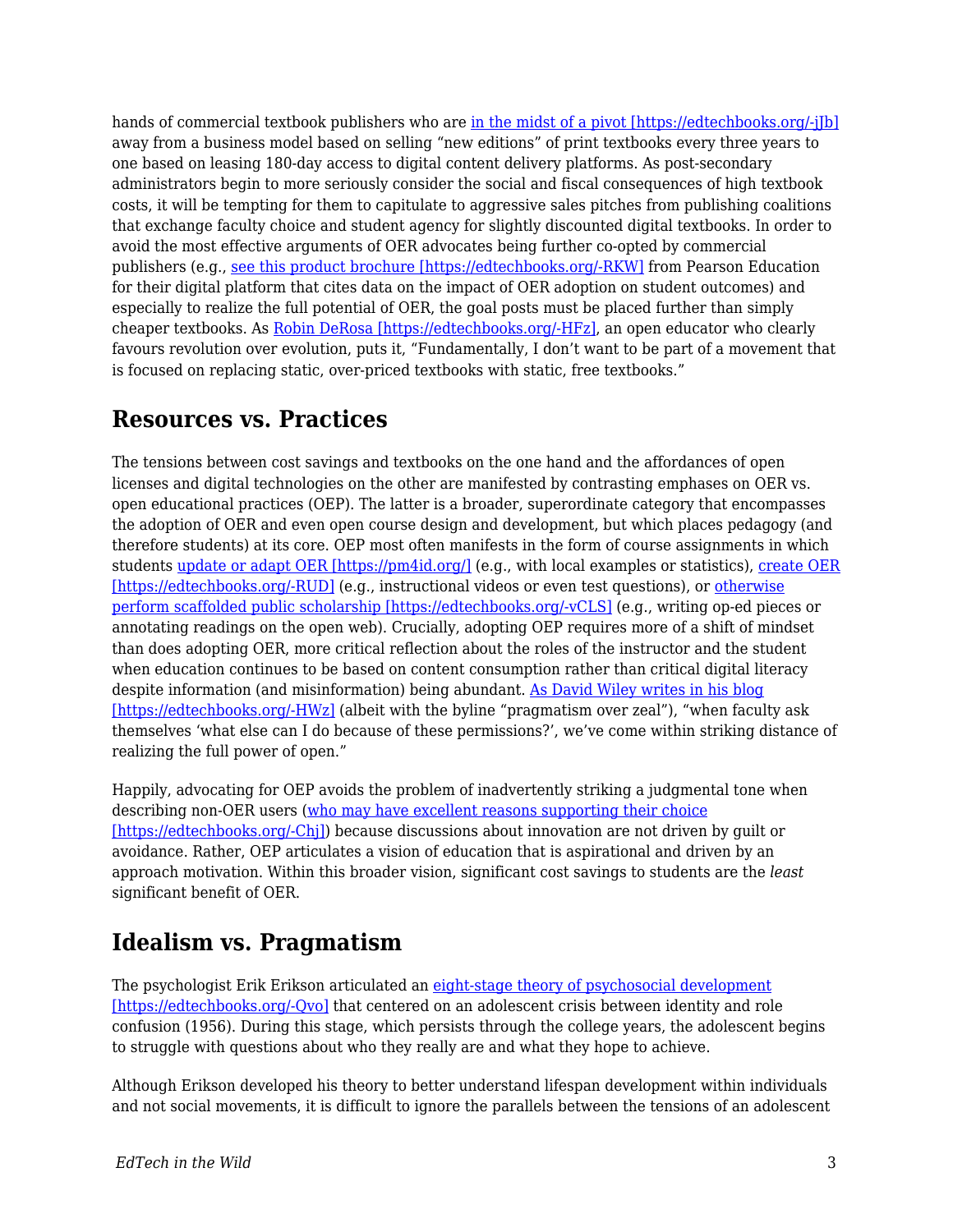OE movement and the adolescent identity crisis that he described. Specifically, I believe that the frictions described above between "merely free" and "beyond free," resources and practices, and evolution and revolution are each symptomatic of a psychosocial crisis within the OE movement that pits pragmatism against idealism.

Although OER advocates may understand and even experience both impulses, their goals and strategies often reflect one or the other. For example, whereas idealists push for for radical change that questions the status quo, pragmatists seek to build incrementally on the status quo. Whereas idealists might work through collaborative networks such as faculty learning communities, pragmatists might work to create grant programs for individual faculty to create, adapt, or adopt OER. And whereas idealists emphasize student-centered, personalized solutions that foreground process and agency, pragmatists emphasize instructor-centered turnkey solutions that foreground content and efficiency**.**

Outlined like this, it is easy to recognize the merits of both strategies. Indeed, idealists would do well to recognize that open textbook adoption tangibly benefits students in material and educational terms that are not insignificant. On the other hand, pragmatists might recognize that the idealistic approach is appealing to those for whom the construct of a traditional textbook is a dinosaur best served by a meteor strike (and can therefore can be pragmatic).

# **An Integrative Solution to the Crisis**

Given that Erikson believed that the individual could not be understood in terms that were separate from his or her social context (1959), I believe the key to resolving this crisis lies with an integrated approach that is sensitive to the diversity across and within the audiences whom we seek to serve.

### [As I have written elsewhere \[https://edtechbooks.org/-HtB\]:](http://thatpsychprof.com/are-open-textbooks-the-end-game/)

*For faculty who enjoy experimenting and innovating, open textbook adoption does feel like a meagre position to advocate. These are instructors who care deeply about authentic and open pedagogy, who may take full advantage of the permissions to revise and remix, and who understand that adopting OEP is really just about good pedagogy and in that sense is not at all radical.*

On the other hand,

*there are faculty who currently adopt high-priced, static textbooks but care enough about their students to feel guilty about this decision (principled agents in a principal-agent dilemma). In at least some of these cases, the ensuing guilt leads them to bend the course to map onto the textbook, which, while not an example of great pedagogy, could be construed as an empathic response that ameliorates both their guilt and their students' resentment. This is . . . where the social justice case for open textbooks may resonate particularly well.*

[According to Weller and his colleagues \[https://edtechbooks.org/-JXh\]](http://www.openbookpublishers.com/htmlreader/978-1-78374-278-3/ch4.xhtml#_idTextAnchor014), there are three categories of OER users:

### 1) The OER active are

*engaged with issues around open education, are aware of open licenses, and are often advocates for OERs . . . An example of this type of user might be the community college teacher who adopts an*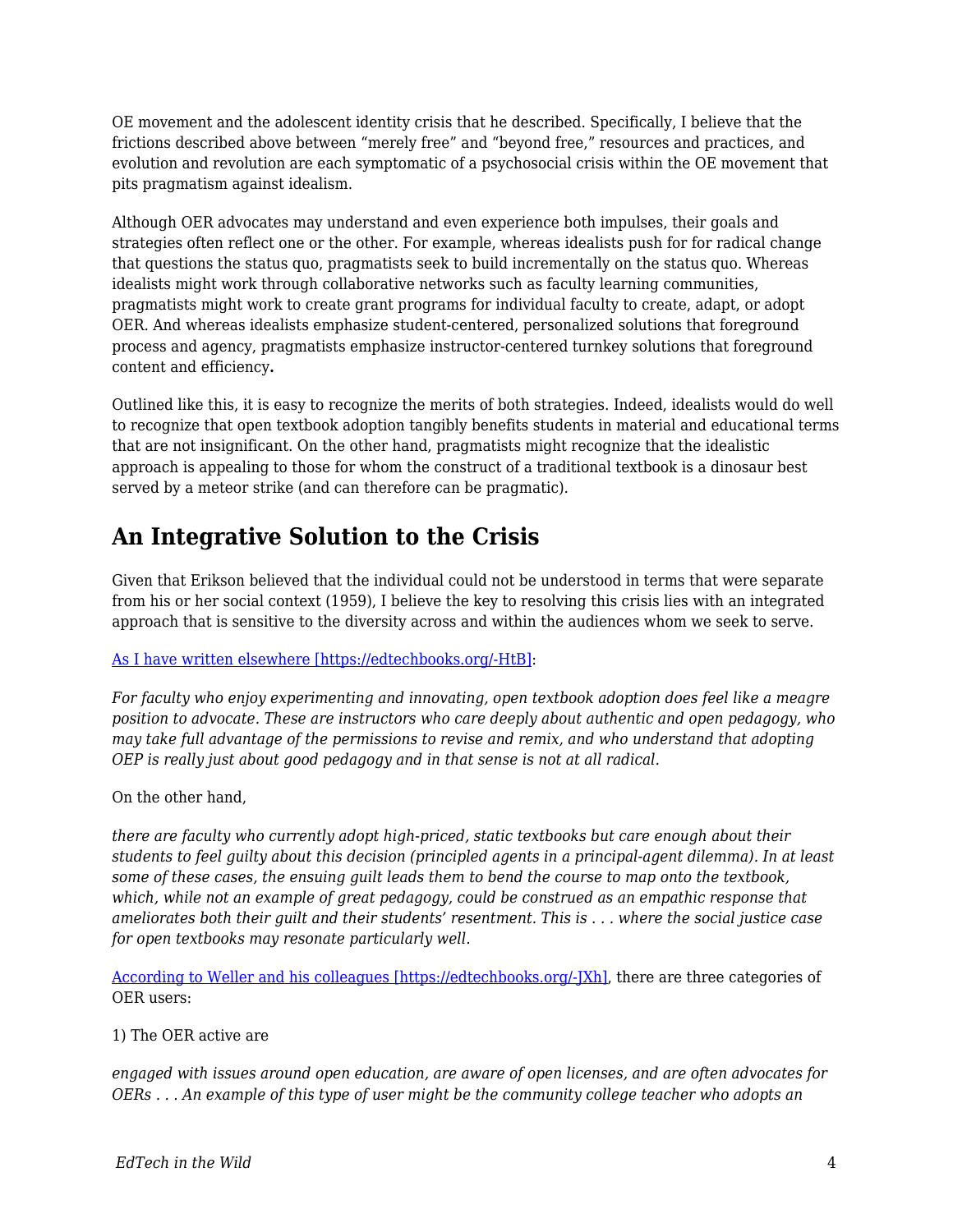*openly licensed textbook, adapts it and contributes to open textbooks. (pp. 80-81)*

#### 2) OER as facilitator

*may have some awareness of OER, or open licenses, but they have a pragmatic approach toward them. OERs are of secondary interest to their primary task, which is usually teaching . . . Their interest is in innovation in their own area, and therefore OERs are only of interest to the extent that they facilitate innovation or efficiency in this. An example would be a teacher who uses Khan Academy, TED talks and some OER in their teaching. (p. 82)*

#### 3) Finally, OER consumers

*will use OER amongst a mix of other media and often not differentiate between them. Awareness of licences is low and not a priority. OERs are a "nice to have" option but not essential, and users are often largely consuming rather than creating and sharing. An example might be students studying at university who use iTunes U materials to supplement their taught material. For this type of user, the main features of OERs are their free use, reliability and quality. (p. 85)*

This taxonomy serves as a useful guide to OER advocates seeking to diversify or tailor their outreach strategy. For instance, OER consumers may be most interested in open textbooks and related ancillary resources that can be deployed with little or no effort. For this group, unfettered access for their students is highly desirable, with cost savings a nice bonus. On the other hand, the OER active group will be more sensitive to the impact of cost savings while also keen to learn more about the permissions to revise and remix OER. Finally, those in the OER as facilitator group will be excited by the potential to involve students in the creation or adaptation of OER via renewable assignments. Of course, this is far from an exhaustive list of strategic possibilities and only aims to illustrate the mechanics of an integrative approach.

Despite its merits, it would be naïve to believe that adopting an integrative approach would eradicate all tension within the OE movement. Idealists may continue to insist on the application of CC licenses that meet [the definition of "free cultural works." \[https://edtechbooks.org/-dop\]](http://freedomdefined.org/Definition) Pragmatists, on the other hand, will acknowledge that OER creators may have reasonable grounds for including a Noncommercial (NC) or even a NoDerivatives (ND) clause, even though an Attribution-only license (CC-BY) facilitates the maximum impact of OER. Pragmatists may also want to first ensure basic access for all whereas idealists may think it arrogant to insist that students first need access to required resources before partnering in pedagogical innovation. But while these tensions will not disappear, I believe it essential that we recognize both drives and have a deliberate, nuanced conversation about how best to harness both idealism and pragmatism in service of the goals of the OE movement.

### **So What's Next?**

In Erikson's lifespan theory, the stages that follow adolescence pit intimacy against isolation (young adulthood), generativity against stagnation (middle adulthood), and, finally, integrity against despair (later adulthood). If these at all suggest a trajectory for the OE movement beyond its current adolescence, its advocates should aim for the next phase to involve a lot more collaboration among faculty and students, both across institutions and cohorts. This shift will require tools that support radically transparent collaboration (e.g., see the [Rebus Community for Open Textbook Creation](https://forum.rebus.community/) [\[https://forum.rebus.community/\]](https://forum.rebus.community/)) but especially a break from traditional (opaque, territorial, top